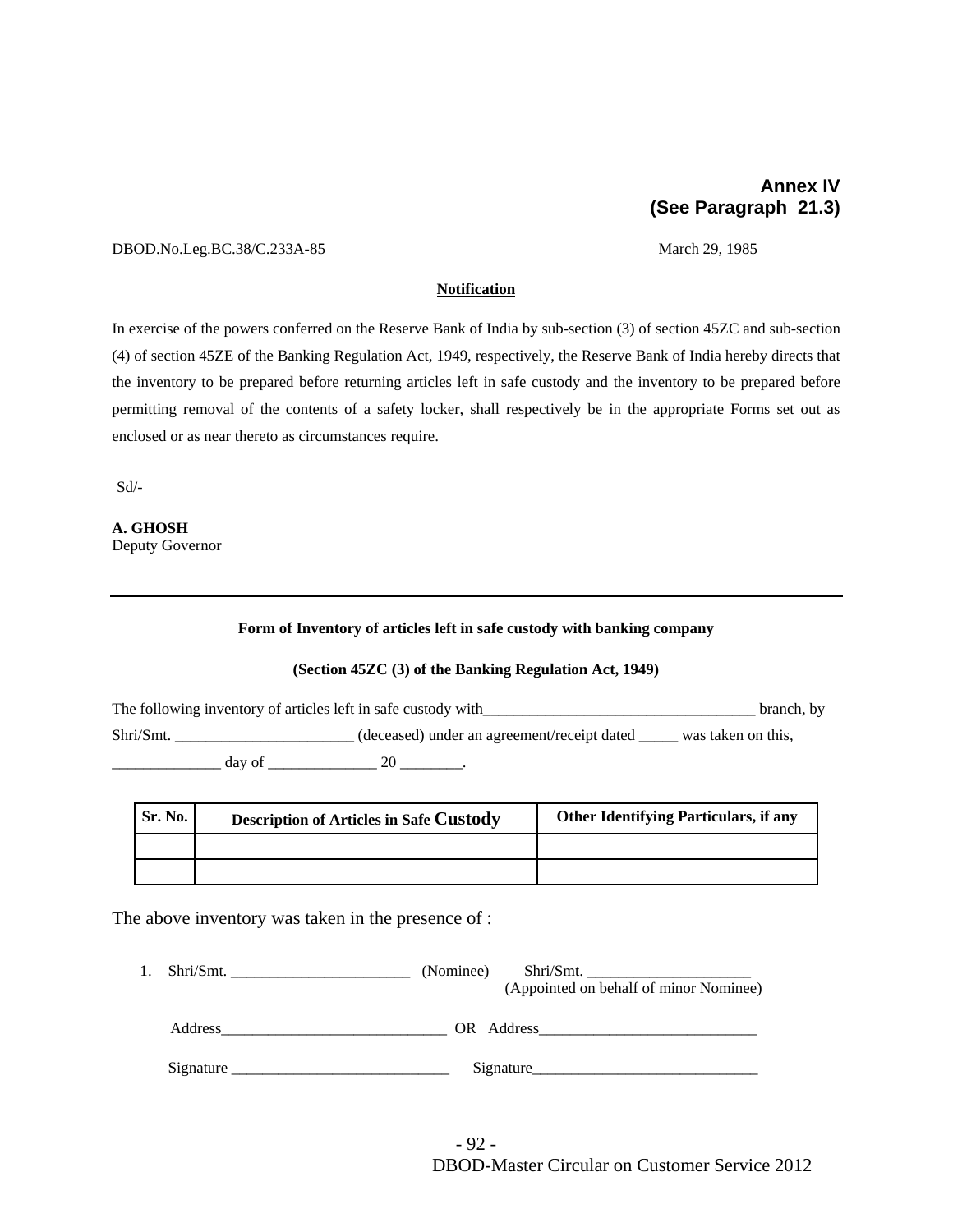I, Shri/Smt. \_\_\_\_\_\_\_\_\_\_\_\_\_\_\_\_\_\_\_\_\_\_\_\_\_\_\_\_\_ (Nominee / appointed on behalf of minor Nominee) hereby acknowledge receipt of the articles comprised and set out in the above inventory together with a copy of the said inventory.

| Shri/Smt.                               | (Nominee) Shri/Smt.                                                                                                                                                                                                            |
|-----------------------------------------|--------------------------------------------------------------------------------------------------------------------------------------------------------------------------------------------------------------------------------|
| Signature _____________________________ | (Appointed on behalf of minor Nominee)                                                                                                                                                                                         |
| Date & Place                            | Signature Signature Signature Communications and Signature Communications and Signature Communications and Signature Communications and Signature Communications and Signature Communications and Signature Communications and |
|                                         | Date & Place                                                                                                                                                                                                                   |

## **Form of Inventory of Contents of Safety Locker Hired from Banking Company**

## **(Section 45ZE (4) of the Banking Regulation Act, 1949)**

The following inventory of contents of Safety Locker No. \_\_\_\_\_\_\_\_\_\_\_\_\_\_ located in the Safe Deposit Vault of \_\_\_\_\_\_\_\_\_\_\_\_\_\_\_\_, \_\_\_\_\_\_\_\_\_\_\_\_\_\_\_\_\_\_ Branch at \_\_\_\_\_\_\_\_\_\_\_\_\_\_.

\* hired by Shri/Smt. \_\_\_\_\_\_\_\_\_\_\_\_\_\_\_\_\_\_\_\_\_\_\_\_\_\_ deceased in his/her sole name.

| * hired by Shri/Smt. (i) | (deceased) |
|--------------------------|------------|
| (ii)                     | Jointly    |
| (iii)                    |            |

was taken on this example of the day of the set of the 20  $\pm$ 

| Sr. No. | <b>Description of Articles in Safety Locker</b> | <b>Other Identifying Particulars, if any</b> |
|---------|-------------------------------------------------|----------------------------------------------|
|         |                                                 |                                              |
|         |                                                 |                                              |

For the purpose of inventory, access to the locker was given to the Nominee/and the surviving hirers

- who produced the key to the locker.
- by breaking open the locker under his/her/their instructions.

The above inventory was taken in the presence of:

|         | (Nominee) |             |
|---------|-----------|-------------|
|         |           | (Signature) |
| or      |           |             |
|         | (Nominee) |             |
| Address |           | (Signature) |

- 93 - DBOD-Master Circular on Customer Service 2012